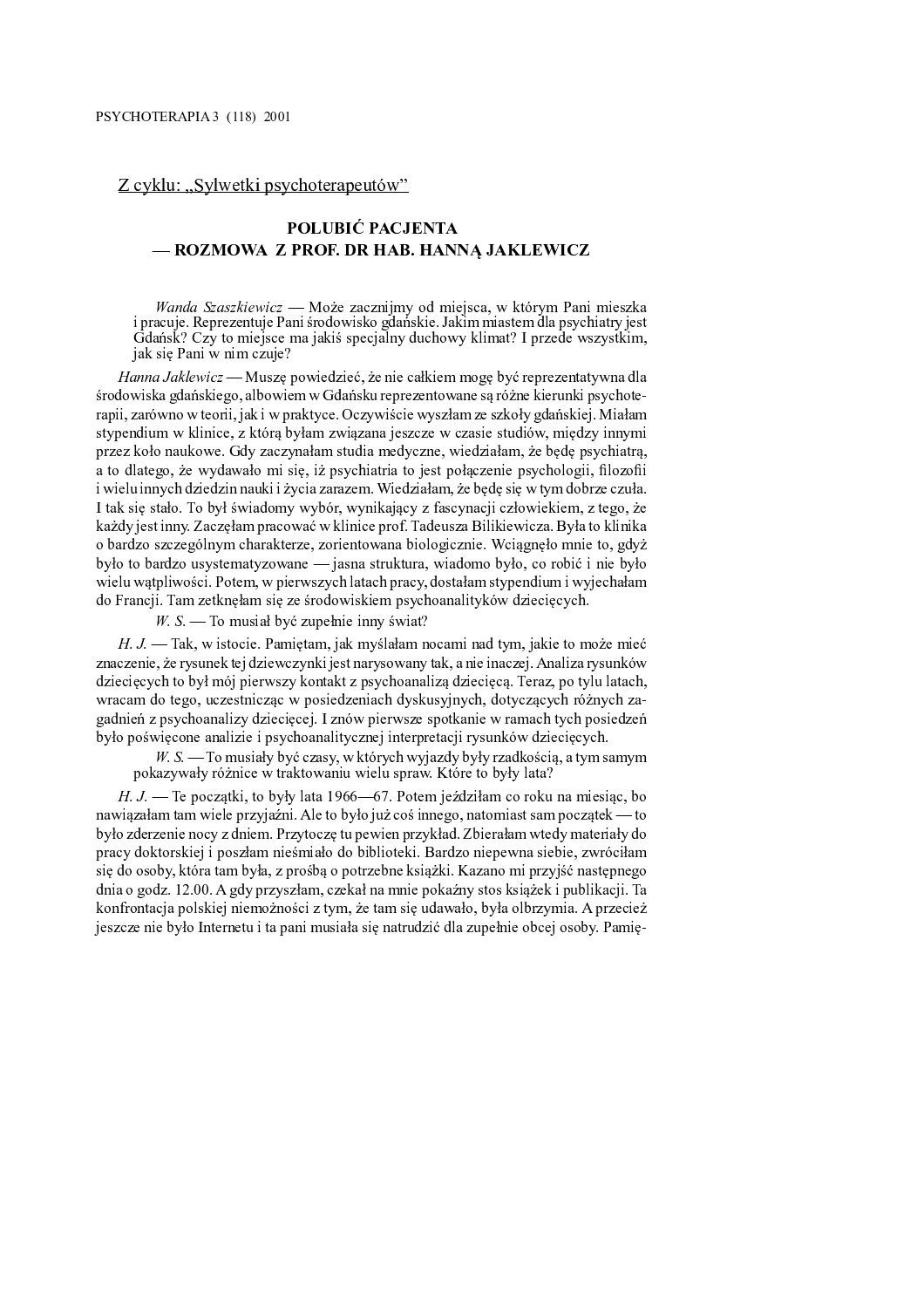tam takie zdarzenia do dzisiaj, a także wspaniałych ludzi o wielkich umysłach, z którymi się tam zetknęłam.

Po powrocie zrobiłam doktorat na temat psychopatologicznych uwarunkowań przestępczości nieletnich, a potem... musiałam odejść z kliniki. Muszę powiedzieć, że z bólem. Było to jednak ode mnie niezależne.

 $W.S$  Tematyka tego doktoratu była z pogranicza psychiatrii.

H. S. — Tak jak wszystko, co robię, bo przecież nie mogłam wyłączyć z moich rozważań tematu rodziny, uwarunkowań społecznego rozwoju młodych ludzi. Profesor mi pozwolił raz w tygodniu jeździć na konsultacje do Malborka, do zakładu karnego o zaostrzonym rygorze. Byli tam osadzeni młodociani zabójcy. Badałam zresztą różnych przestępców. Najbardziej przerażające dla mnie było to, że gdy na badanie przyprowadzano ślicznego chłopca z twarzą aniołka i niebieskimi oczami, to wiedziałam, iż prawdopodobnie jest to zabójca. To wszystko było pasjonujące. Byłam wtedy bardzo aktywna, dużo pracowałam.

 $W. S.$   $- A$  potem nagle, z tą wielką energią, została Pani bez pracy. Na jak długo?

H. J. — To była półroczna przerwa w życiorysie, podczas której robiłam różne dziwne rzeczy. Musiałam jednak znaleźć coś takiego, gdzie mogłabym tę energię skanalizować, co byłoby pożyteczne dla innych i interesujące dla mnie. W związku z tym stworzyłam placówkę, która na owe czasy była dość nowoczesna, z zapleczem psychologów, pedagogów. Zajęłam się, wraz z moimi współpracownikami tym, co w Polsce wtedy nie było jeszcze dobrze znane, a mianowicie zagadnieniem dysleksji. Prowadziliśmy pierwsze w Polsce badania epidemiologiczne nad jej rozpowszechnieniem. Do dzisiaj te badania są znaczące. Myślę, że teraz przydatne również dla oświaty. A ja sama, ponieważ żyję i pracuję długo, mogłam również sięgnąć do korzeni. Zaczęłam robić badania katamnestyczne tych wyłowionych wówczas młodych, kilkunastoletnich dyslektyków. I wyszły z tych 25 lat badań bardzo ciekawe wyniki, zresztą już opublikowane.

 $W_{1}$ , S. — Wróćmy jeszcze do tamtych czasów, czy coś jeszcze Pani robiła, aby tę energię wykorzystać? Wtedy jeszcze nie pracowała Pani na uniwersytecie.

H. J. — Tak, wtedy jeszcze nie, ale rzeczywiście szukałam sposobności, żeby dzielić się doświadczeniem poza ściśle lekarską działalnością. Pamiętam, jak organizowałyśmy z moją współpracownicą, która teraz jest profesorem psychologii, kursy dla nauczycieli właśnie na temat dysleksji, aby dowiedzieli się, co to jest, jak postępować z dziećmi, które ją mają. Potem były seminaria dla studentów pedagogiki na podobne tematy.

 $W. S.$  - A jak to robiłyście: społecznie czy odpłatnie?

 $H. J.$  - Oczywiście, że społecznie. W tych czasach było to zupełnie naturalne i nie takie rzadkie, że poświęcało się swój czas i wiedzę dla młodych zupełnie bezinteresownie. Zachecałyśmy młodych ludzi, aby z tego korzystali. A ja miałam dla siebie taka korzyść i satysfakcję, że robiłam to, co tak bardzo lubiłam, a mianowicie mogłam uczyć innych. Wtedy przyszedł czas na habilitację, którą zrobiłam w całości w warunkach ambulatoryjnych. Gdy porównuję teraz sytuację kolegów, którzy rozwijają się naukowo i piszą swoje prace, dostrzegam różnicę. Oni są chronieni, cały swój czas, a szczególnie tuż przed obroną, poświęcają na pisanie, ja natomiast prosto z pracy, od pacjentów, biegłam na kolokwium habilitacyjne. To były lata 80., a więc trudne do pogodzenia wszystkiego, też i życia rodzinnego.

Po habilitacji dostałam propozycję pracy na uniwersytecie, ale z jakiś takich wstrętów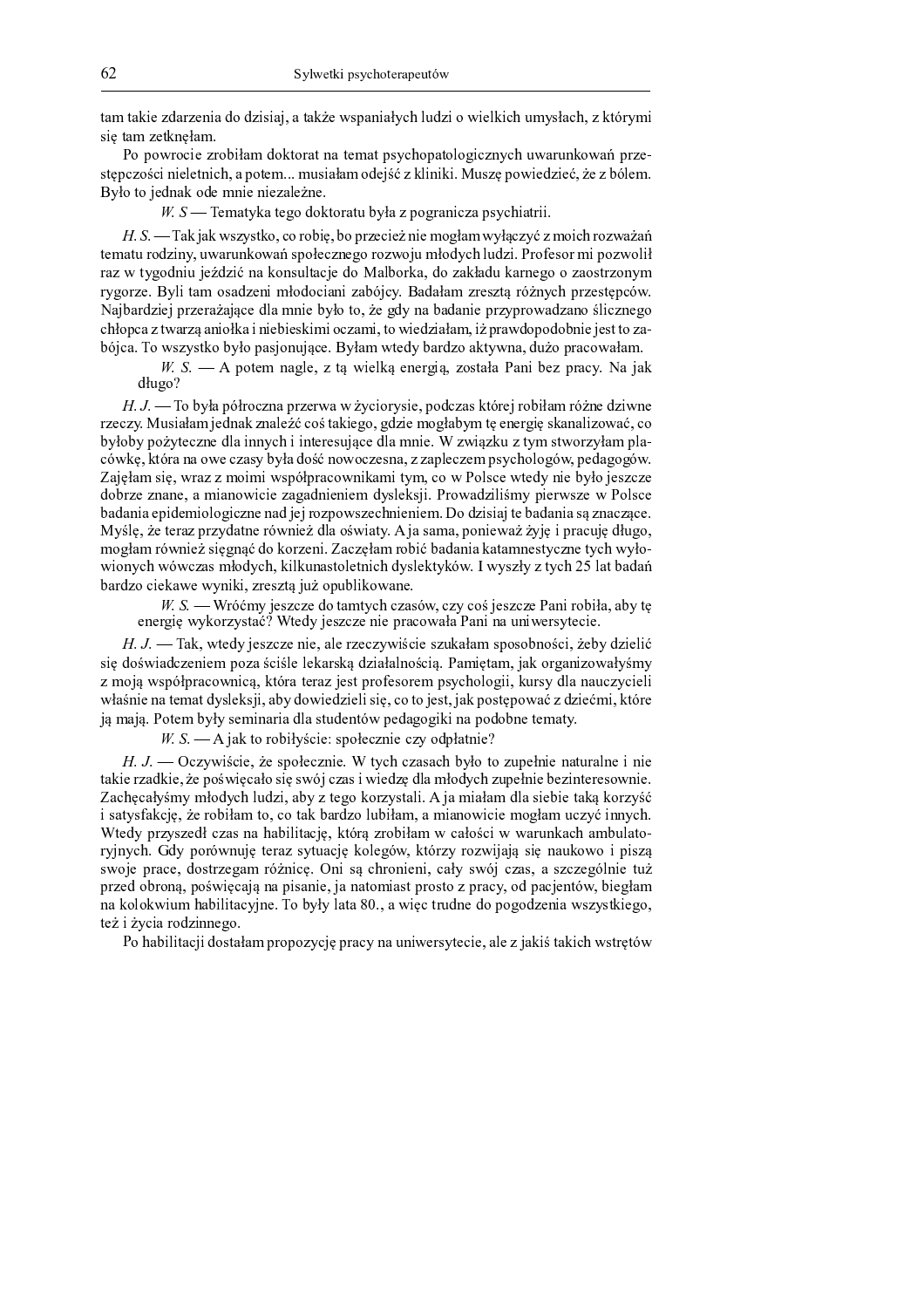ideologicznych odmówiłam i dopiero w 1984 roku zdecydowałam się podjąć pracę w Instytucie Psychologii, gdzie jestem do dzisiaj.

 $W_{1}$ . S. — Co konkretnie Pani tam robi? Domyślam się, że również dydaktykę. A zatem kogo i czego Pani naucza?

H. J. - Uczę psychologów, socjologów. Moje wykłady z psychopatologii i zajęcia w ogóle, prowadzone są w taki sposób, że ich zmuszam, aby mnie korygowali, aby w nich czynnie uczestniczyli. To jest płaszczyzna dyskusji. Bardzo lubię to robić. Odpowiadać na ich pytania, konfrontować to, co oni myślą, z tym, co ja im przekazuję na jakiś temat. Uważam, że tylko w ten sposób mogą lepiej poznać zagadnienie i wykorzystać to w swojej praktyce zawodowej albo w życiu. Mam wykłady z psychiatrii dzieci i młodzieży, które są obowiązkowe dla wszystkich studentów z ww. kierunków na 3 roku, a potem prowadzę tak zwane ścieżki zainteresowań. Jest dużo kandydatów na te zajęcia. Mam również wykład z leczenia zaburzeń psychicznych dzieci i młodzieży dla wiekszej grupy, która potem dzieli się na całkiem małe, aby w praktyce pracować pod moim kierunkiem z konkretnym pacjentem w Centrum Zdrowia Psychicznego Dziecka. Centrum ma podpisaną umowę z uniwersytetem, aby to można było robić.

W. S. — Ciekawa jestem Pani spojrzenia psychoanalityka dziecięcego, które ma swoje źródło w doświadczeniach francuskich, w tej szkole psychoterapii, która musiała mieć wpływ na Panią. Co z tego zostało w sensie przydatności w myśleniu o pacjencie, o jego leczeniu?

 $H, J, \_\$ Tak, to była szkoła, która pozwoliła mi na zadanie sobie pytania: czy naprawdę to, co wiem i biorę po uwagę jest wystarczające? Oczywiście nie jestem psychoanalitykiem, ale to doświadczenie było bardzo ważne. Na początku byłam bezkrytyczna, zafascynowana ta biologia, myślałam, że wszystko trzeba poszufladkować, że da się to zrobić i że jest to stosunkowo proste. A psychoanaliza zaraziła mnie innym sposobem myślenia. Dlatego między innymi jestem tak związana z Krakowem — z ludźmi, którzy tu pracują, podobnie myślą, a ja tego potrzebuję, żeby dalej egzystować.

W. S. — Wracając do psychoanalizy, rozumianej nawet tylko jako sposób myślenia, zastanawiam się, co konkretnie może dawać ten kierunek w pracy z dziećmi i młodzieżą, która Pani dotyczy. Z drugiej strony, jakoś działa sam pacjent, który jest trudnym pacjentem. Co to daje terapeucie? Czy optymizm terapeutyczny, czy odwrotnie: przestrogę i nacisk na ograniczenia? Jak to działa na nasz rodzaj ekspresji, na to, jakimi się stajemy po latach takiej pracy? Pani pracuje także z dziećmi autystycznymi, co jest zapewne kolejnym wyzwaniem, które nie może nie pozostawić śladów.

H. J. — Ach, to jest trudne pytanie, czy raczej trudno jest odpowiedzieć na nie w skrócie, jeśli chodzi o teorie.

W. S. - Może w takim razie proszę powiedzieć o praktyce, co Pani z takimi pacientami robi?

 $H, J.$  - Nie ma jednej recepty. W każdym momencie kontaktu z takim dzieckiem, a to także jest kontakt z jego matką i czasem całą rodziną, trzeba w zależności od potrzeby wynikającej z aktualnego rozwoju dziecka, jego stanu psychicznego i kondycji rodziny zastosować nowe sposoby działania. Trzeba je dostosować do tego akurat dziecka w celu odkrywania i stymulowania. Jest to jednocześnie pobudzanie rozwoju mowy, wyrażanie reakcji emocjonalnych, utrzymanie kontaktu wzrokowego. Jeśli już wpadłam na pomysł, wiem, jak to zrobić, pokazuje to jego mamie. I tak na przykład: "Asiu zróbmy sówke" —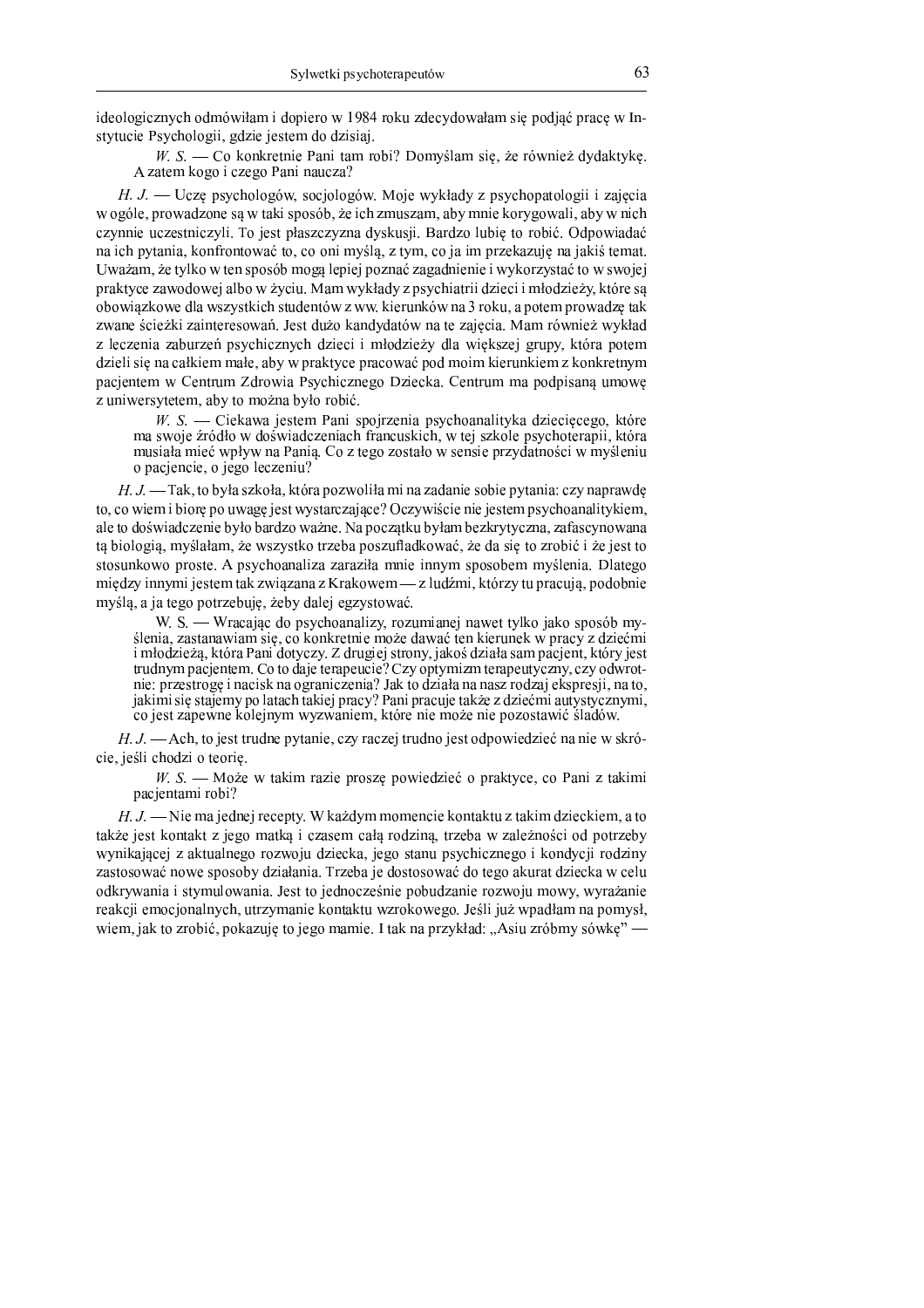to jest skupienie na oczach, specialna do tego mina. Prosze sobie wyobrazić, jak to moje pierwsze francuskie doświadczenie w tej chwili mi się przydaje. Jedna z moich pacjentek, dziewczynek z autyzmem, którą prowadziłam od 3. roku życia i teraz ma lat 16, jest uznana jako wybitny talent plastyczny, dostała nagrodę ministra. Moim marzeniem jest, żeby napisać o tym monografię. Mam jeszcze jeden pomysł z nią związany. Ona maluje cudowne obrazy, ale bardzo symboliczne, maluje tylko drzewa, ale symbolika jest głębsza. Przedtem były to drzewa kolorystycznie bardzo spokojne. Przeszła psychozę i powstały inne  $\alpha$  obrazy — "drzewa wiatry", drzewa niespokojne, drzewa burzliwe, drzewa powyginane. m t i v i a a a b a d i a l i a l i a l i r symbol się powtarza, jednak za każdym razem coś ulega zmianie, coś jest zniekształcone. nn (a chuidhean an chuidhean an chuidhean an chuidhean an chuidhean an chuidhean an chuidhean an chuidhean an c nadaje im bajkowe imiona. Ja bym chciała, żeby ona opisała te drzewa takimi bajkami. <sup>o</sup> <sup>D</sup> <sup>X</sup> <sup>Z</sup> <sup>H</sup> <sup>B</sup> <sup>Y</sup> <sup>E</sup> <sup>A</sup> <sup>K</sup> <sup>b</sup> <sup>A</sup> <sup>K</sup> <sup>F</sup> <sup>I</sup> <sup>L</sup> <sup>Z</sup> <sup>F</sup> <sup>P</sup> <sup>k</sup> <sup>g</sup> <sup>B</sup> <sup>C</sup> <sup>D</sup> <sup>X</sup> <sup>K</sup> <sup>C</sup> <sup>F</sup> <sup>I</sup> <sup>Q</sup> <sup>P</sup> <sup>K</sup> <sup>Y</sup> <sup>K</sup> <sup>E</sup> <sup>l</sup> <sup>T</sup>

<sup>p</sup> <sup>T</sup> <sup>m</sup> <sup>T</sup> <sup>j</sup> <sup>n</sup> <sup>B</sup> <sup>C</sup> <sup>D</sup> <sup>E</sup> <sup>A</sup> <sup>X</sup> <sup>K</sup> <sup>V</sup> <sup>Q</sup> <sup>M</sup> <sup>B</sup> <sup>L</sup> <sup>D</sup> <sup>J</sup> <sup>J</sup> <sup>D</sup> <sup>O</sup> <sup>X</sup> <sup>B</sup> <sup>H</sup> <sup>V</sup> <sup>M</sup> <sup>D</sup> <sup>L</sup> <sup>I</sup> <sup>D</sup> <sup>d</sup> <sup>Q</sup> <sup>M</sup> <sup>I</sup> <sup>D</sup> <sup>L</sup> <sup>I</sup> <sup>b</sup> <sup>K</sup> <sup>A</sup> <sup>Y</sup> <sup>I</sup> <sup>D</sup> <sup>C</sup> <sup>J</sup> <sup>K</sup> <sup>Y</sup> <sup>D</sup> <sup>A</sup> <sup>H</sup> <sup>B</sup> <sup>A</sup> <sup>V</sup> <sup>K</sup> <sup>h</sup> <sup>a</sup> <sup>Y</sup> <sup>Z</sup> <sup>V</sup> <sup>K</sup> <sup>M</sup> <sup>I</sup> [ <sup>E</sup> <sup>Y</sup> <sup>B</sup> <sup>C</sup> <sup>D</sup> uczucia, powiedzieć coś ważnego w rysunkach niż słowach. Chociaż można to połączyć. Ze swojej praktyki z dziećmi, które przeżyły jakiś uraz, czasem poważny, jak wykorzystanie seksualne, wiem, że opowiadanie przez nie bajek czy wspólne ich układanie ma walor terapeutyczny większy niż diagnostyczny. Czy też miała Pani podobne doświadczenia?

t u v d a d a d a l d a l d a l d a l d a l d a l d a l d a l d a l d a l d a l d a l d a l d a l d a l d a l do dużego, brzydko mówiąc, przerobu, ale organizujemy grupy terapeutyczne dla dzieci  $\mathbf{A}$  and  $\mathbf{A}$  and  $\mathbf{A}$  and  $\mathbf{A}$  and  $\mathbf{A}$  and  $\mathbf{A}$  and  $\mathbf{A}$  and  $\mathbf{A}$  and  $\mathbf{A}$  and  $\mathbf{A}$  and  $\mathbf{A}$  and  $\mathbf{A}$  and  $\mathbf{A}$  and  $\mathbf{A}$  and  $\mathbf{A}$  and  $\mathbf{A}$  and  $\mathbf{A}$  and opowiadanie historii, kończenie tych zaczętych. Niestety, muszę powiedzieć, że niewiele osób zajmuje się psychoterapią dzieci, niewiele tworzy i zapisuje metody. Nie ceni się tego jako poważnego narzędzia wspierania rozwoju czy leczenia. A dla dzieci właśnie ta forma obrony przed patologią jest ważniejsza niż wszystkie neuroleptyki, których stosowania, szczególnie u dzieci, ja bardzo unikam.

<sup>|</sup> <sup>u</sup> } <sup>u</sup> <sup>j</sup> <sup>i</sup> <sup>I</sup> <sup>P</sup> <sup>D</sup> <sup>Y</sup> <sup>I</sup> <sup>D</sup> <sup>S</sup> <sup>O</sup> <sup>H</sup> <sup>E</sup> <sup>Z</sup> <sup>L</sup> <sup>N</sup> <sup>B</sup> <sup>A</sup> <sup>D</sup> <sup>V</sup> <sup>K</sup> <sup>H</sup> <sup>I</sup> <sup>K</sup> <sup>Q</sup> <sup>M</sup> <sup>I</sup> <sup>D</sup> <sup>L</sup> <sup>I</sup> <sup>J</sup> <sup>I</sup> <sup>D</sup> <sup>C</sup> <sup>D</sup> <sup>E</sup> <sup>A</sup> <sup>M</sup> <sup>X</sup> <sup>Z</sup> <sup>A</sup> <sup>Q</sup> <sup>B</sup> <sup>X</sup> <sup>V</sup> <sup>M</sup> <sup>D</sup> <sup>B</sup> <sup>H</sup> <sup>I</sup> <sup>E</sup> <sup>K</sup> <sup>J</sup> <sup>K</sup> <sup>O</sup> <sup>H</sup> <sup>B</sup> <sup>Q</sup> <sup>L</sup> <sup>M</sup> <sup>K</sup> <sup>E</sup> <sup>R</sup> <sup>Q</sup> <sup>Z</sup> inne dziedziny — nawet później powstała terapia rodzin — są lepiej skonceptualizowane. Jest dużo mniej publikacji, a jeśli są, to mają bardzo wycinkowy charakter.

<sup>t</sup> <sup>u</sup> <sup>v</sup> <sup>u</sup> <sup>j</sup> <sup>B</sup> <sup>O</sup> <sup>J</sup> <sup>I</sup> <sup>D</sup> <sup>E</sup> <sup>A</sup> <sup>D</sup> <sup>A</sup> <sup>Z</sup> <sup>O</sup> <sup>Y</sup> <sup>B</sup> <sup>R</sup> ` <sup>P</sup> <sup>D</sup> <sup>J</sup> <sup>I</sup> <sup>D</sup> <sup>Y</sup> <sup>I</sup> <sup>D</sup> <sup>P</sup> <sup>D</sup> <sup>B</sup> <sup>E</sup> ` <sup>X</sup> <sup>M</sup> <sup>K</sup> <sup>C</sup> <sup>S</sup> <sup>G</sup> <sup>C</sup> <sup>D</sup> <sup>E</sup> <sup>I</sup> <sup>W</sup> <sup>H</sup> <sup>E</sup> <sup>Z</sup> <sup>L</sup> <sup>N</sup> <sup>B</sup> <sup>A</sup> <sup>D</sup> <sup>V</sup> <sup>K</sup> <sup>H</sup> <sup>I</sup> <sup>a</sup> <sup>S</sup> <sup>K</sup> <sup>b</sup> <sup>Z</sup> <sup>L</sup> <sup>N</sup> <sup>Q</sup> <sup>M</sup> <sup>I</sup> <sup>D</sup> <sup>L</sup> <sup>I</sup>  $B$   $\alpha$  is a grad set of the set of  $\alpha$  in the set of  $\alpha$  in the set of  $\alpha$ 

^ <sup>D</sup> <sup>E</sup> <sup>A</sup> <sup>D</sup> <sup>S</sup> <sup>Y</sup> <sup>I</sup> <sup>D</sup> <sup>V</sup> <sup>J</sup> <sup>K</sup> <sup>A</sup> <sup>D</sup> <sup>B</sup> <sup>V</sup> <sup>I</sup> <sup>I</sup> <sup>w</sup> <sup>I</sup> <sup>L</sup> <sup>B</sup> <sup>n</sup> <sup>I</sup> <sup>J</sup> <sup>X</sup> <sup>D</sup> <sup>V</sup> <sup>R</sup> <sup>D</sup> <sup>J</sup> <sup>K</sup> <sup>O</sup> <sup>P</sup> <sup>K</sup> <sup>G</sup> <sup>V</sup> <sup>D</sup> <sup>K</sup> <sup>A</sup> <sup>K</sup> <sup>w</sup> <sup>K</sup> <sup>R</sup> <sup>V</sup> <sup>B</sup> <sup>Q</sup> <sup>Z</sup> <sup>w</sup> <sup>B</sup> <sup>X</sup> <sup>P</sup> <sup>K</sup> <sup>O</sup> <sup>M</sup> <sup>F</sup> <sup>A</sup> ` <sup>V</sup> <sup>Z</sup> <sup>S</sup> <sup>S</sup> <sup>I</sup> <sup>K</sup> <sup>b</sup> <sup>K</sup> <sup>S</sup> szczęście korespondować. On wydał taką cudowną książkę "All Autistic children". Z jego koncepcji etologicznej, dotyczącej autyzmu, wyrosła terapia "holding". Opracowała to <sup>g</sup> <sup>K</sup> <sup>V</sup> <sup>A</sup> <sup>K</sup> <sup>p</sup> <sup>D</sup> <sup>P</sup> <sup>L</sup> <sup>N</sup> <sup>T</sup> <sup>w</sup> <sup>I</sup> <sup>D</sup> <sup>S</sup> <sup>B</sup> <sup>R</sup> <sup>W</sup> <sup>E</sup> <sup>I</sup> <sup>W</sup> <sup>M</sup> <sup>R</sup> <sup>B</sup> <sup>Q</sup> <sup>M</sup> <sup>I</sup> [ <sup>M</sup> <sup>B</sup> <sup>H</sup> <sup>I</sup> <sup>J</sup> <sup>I</sup> <sup>a</sup> <sup>O</sup> <sup>d</sup> <sup>D</sup> <sup>A</sup> <sup>D</sup> <sup>V</sup> <sup>K</sup> <sup>H</sup> <sup>I</sup> <sup>K</sup> <sup>k</sup> <sup>N</sup> <sup>B</sup> <sup>P</sup> <sup>Q</sup> <sup>I</sup> <sup>J</sup> <sup>R</sup> <sup>l</sup> <sup>C</sup> <sup>D</sup> <sup>E</sup> <sup>A</sup> <sup>A</sup> <sup>D</sup> <sup>V</sup> <sup>K</sup> <sup>H</sup> <sup>I</sup> <sup>a</sup> <sup>X</sup> <sup>D</sup> <sup>N</sup> <sup>K</sup> <sup>Y</sup> <sup>I</sup> <sup>B</sup> \_ ralna. Pisałam o tym trochę, np. było doniesienie w "Psychoterapii". Założenie jest takie, że dziecko jest inne, ma inne możliwości rozwoju, jeżeli nie ma zabezpieczonych kilku n B a t a t a t a t a t a m a t a t dzieci, szczególnie u nowo narodzonych, jest najważniejsze i tworzy się poprzez bezpośredni kontakt z matką. Natomiast tuż po urodzeniu w życiu małego człowieka dzieją się  $\mathbb{R}$  and  $\mathbb{R}$  in the set of the set of the set of the set of the set of the set of the set of the set of the set of the set of the set of the set of the set of the set of the set of the set of the set of the set o wanego pokoju, do plastikowego pudełka. Przeżywa ono to, co psychoanalitycy nazywają szokiem, gdy z komfortu ochrony wchodzi w ostre światło, nienaturalne hałasy. Holding to jest jakby odbudowanie tych pierwszych kontaktów.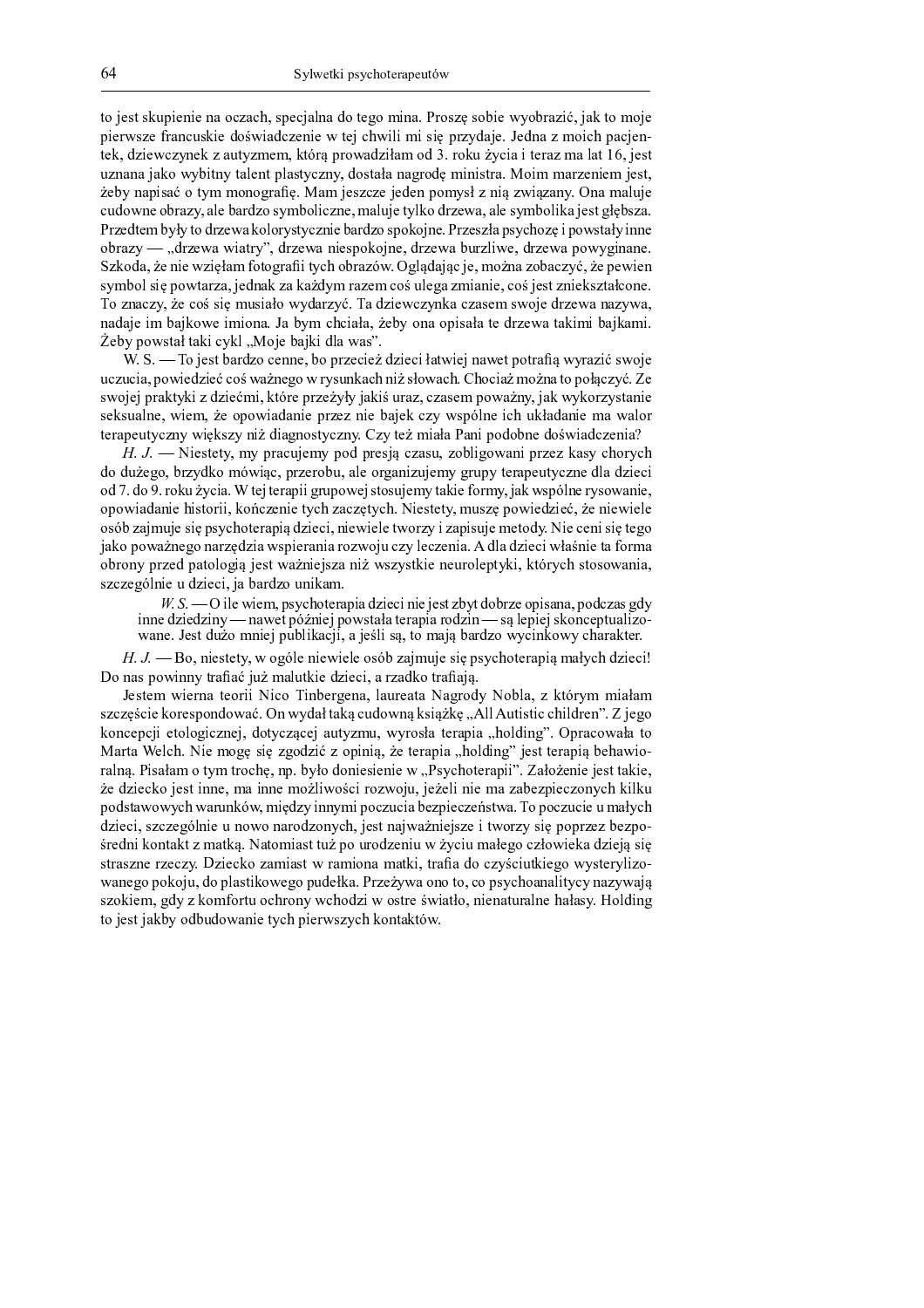$W_{1}$  S. — Zatem można powiedzieć, że murzyńska matka, noszac swoje dziecko na plecach wszędzie tam, gdzie sama się udaje, uprawia holding! Bliskość z nią, naturalne ciepło chronią dziecko przed nowymi bodźcami, pozwalają je dobrze znosić. Gdy byłam w Mali, w Afryce, z podziwem patrzyłam na starsze i całkiem młode matki, które nosiły swoje dzieci przywiązane do pleców chustą i nigdy nie skarżyły się z powodu przeciążenia macierzyństwem. Nie rozumiały, o co mi chodzi, gdy pytałam, czy nie marzą o odpoczynku dla swoich pleców.

H. J. — Otóż Tinbergen pisał właśnie o tym, a pewien terapeuta, Sanua, który był na kongresie terapii rodzin w Krakowie — okazało się zresztą, że jest Polakiem z pochodzenia — wraz z grupą badaczy, takich jak antropolodzy, lekarze, psychologowie, prowadził na ten temat badania międzykulturowe w Ameryce Południowej i Afryce. Wyniki były takie, że im wyższy stopień cywilizacji, tym więcej autystycznych dzieci. A więc tam, gdzie relacje są bliskie, utrzymywane w sposób naturalny, jest mniej zaburzeń tego typu, zaburzeń relacji właśnie. Daje to większe szanse na dobry rozwój emocjonalny.

I właśnie tego holdingu uczymy w naszym centrum. To jest praca indywidualna. Są oczywiście terapeuci, którzy uprawiają holding w grupie. Nie uznaję tego — dla mnie to jest przekroczenie granic intymności, która w tym przypadku jest kluczowa. Staram się ich nigdy nie przekraczać. Już moja obecność jest wystarczająco znaczną ingerencją, chociaż terapeuta często daje matce choćby trochę poczucia bezpieczeństwa. Sytuacja pomiędzy matką a dzieckiem jest szalenie intymna. Te odczucia matki, przeżycia dziecka są czymś, czego nie wolno obnażać wobec innych.

 $W. S.$  - Zastanawiam się nad czymś, co stanowi specyfikę roli matki dziecka autystycznego. Spotkałam się z tym, że lekarze, czasami inni ludzie, niektórzy terapeuci... tych matek nie lubią. Mówią, że wykończą one wszystkich. Są zdesperowane, pokrzywdzone, czasami są to matki typu lwice, a naprawdę — odrzucające. Często te matki dostają etykietę osób zaburzonych, co — myślę — jest niesprawiedliwe. Czy Pani się z tym spotkała, bo być może jest jakiś na to sposób, który trzeba znać, aby w ogóle to znieść? Jedną z uwag, które zapamiętałam w trakcie pewnej superwizji, była rada profesora Jacka Bomby, aby nie walczyć z tymi matkami. Nie starać sie ich zmieniać, ale w miarę możliwości rozumieć i po prostu akceptować.

 $H, J.$  - Życie, jego trudy, robi z tymi matkami to, że one wszędzie pójdą, przekroczą wiele granic, rozbiją wszelkie mury, żeby ratować swoje dziecko. Oskarżą wszystkich: rodzinę, lekarzy. Ale myślę, że u podłoża tego leży poczucie winy — to odwołane zresztą przez Kannera, nie potwierdzone przez żadne badania, że matka jest winna. To przekonanie lub tylko lęk, że tak może być, w jakiś sposób powstaje w tych matkach i jest stałym źródłem niepokoju. A stąd niedaleko już do agresywności, ekspansywności. Oczywiście w terapii nie ze wszystkimi matkami udaje mi się tak pracować, nie wszystkim udaje się pomóc, ale generalnie, jeżeli matka widzi moje zaangażowanie, widzi, że daję jej konkretne wskazania i widzi efekty, to przyjdzie z zaufaniem, a nawet, mogę powiedzieć, z miłością. Mam takie wspomnienie. Kiedyś zachorowałam, bardzo źle się czułam, czekało mnie dłuższe leczenie. Przyszła wtedy pewna matka z dziewczynką, którą leczyłam od lat – ona jest teraz w normalnej szkole. Zaczęłyśmy ustalać termin następnej wizyty. Nie wiedziałam, jak to zaplanować. Bałam się, że tego wszystkiego nie przetrzymam. Wtedy ta matka powiedziała: "Pani tu musi być. Pani jeszcze musi zbudować kilka pomników — Kasia jest jednym z Pani pomników". To było takie wzruszające! Od razu poczułam się lepiej.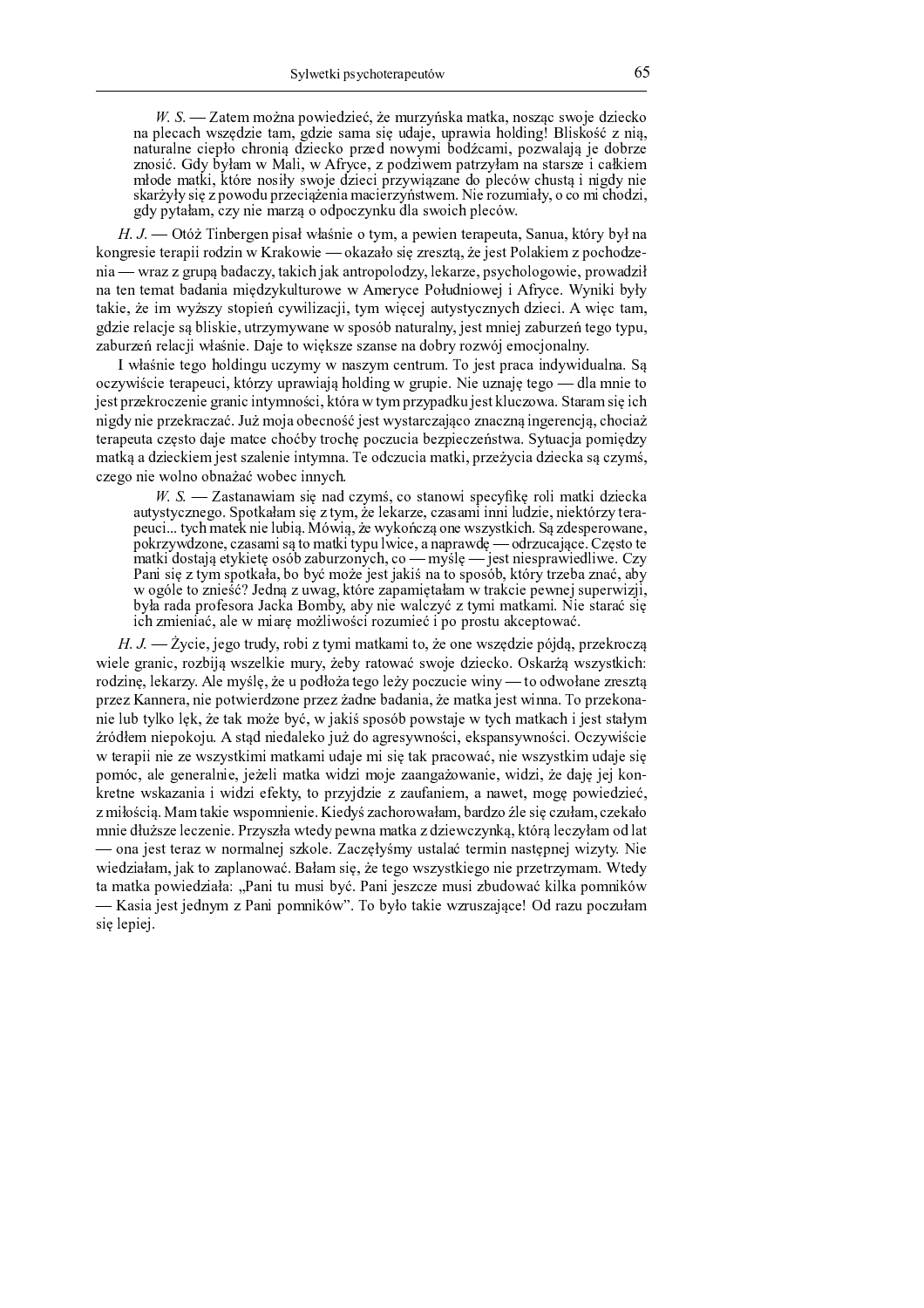A co do Jacka Bomby, którego Pani wspomniała — ja go wciągnęłam w ten autyzm w ten sposób, że dałam mu do przeczytania monografię, którą pisałam. Poprosiłam go o uwagi, ale nie bardzo miałam nadzieję, że to zrobi, bo było to w czasie wakacji. Tymczasem on mi odesłał pracę z jedną wielką uwagą, że trzeba wszystko zmienić. I bardzo dobrze, bo rzeczywiście wymagało to bardziej systematycznego opracowania. I to jest powód, dla którego mi stale brakuje środowiska krakowskiego, w którym mogę znaleźć życzliwość i zrozumienie. A poza tym jeszcze jest jedna rzecz, ogromnie dla mnie wstydliwa. Jak jestem tutaj w Krakowie, to mam takie przeświadczenie, że tu wszyscy wiedza wiecej ode mnie. Gdy wyjeżdżam — myślę, że muszę coś nowego przeczytać.

 $W.S.$  – Chyba zawsze jest tak, że swoje różne braki widzimy ostrzej w konfrontacji z innymi, gdy się porównujemy.

 $H. J.$  Właśnie, co do konfrontacji — ja u siebie nie mam możliwości rozmowy, która tak bardzo jest potrzebna.

W. S. — Rozumiem, że Pani mówi o swojej samotności, że nie jest Pani w zespole, który tak bardzo jest potrzebny w naszej pracy. Czy dobrze rozumiem? Z drugiej strony, słyszałam, że wspominała Pani o tworzonym przez siebie zespole, o tym, że jest bardzo zżyty.

 $H, J$  — Tak to prawda, ale to wszystko są bardzo młodzi ludzie, jakby moi uczniowie. Brakuje mi natomiast mojch rówieśników z zamiłowaniem do rozmowy. Oni sa w Krakowie.

 $W S$ . – Porozmawiajmy proszę o mistrzach w Pani życiu, którzy pomogli wyznaczyć wartości, jakimi się Pani kierowała.

 $H. J.$   $\longrightarrow$  Nie wiem, czy o tym mówić, bo to może zabrzmieć trochę śmiesznie. Było to może w 1943 roku, gdy mieszkałam w Warszawie i chodziłam do szkoły, w której uczył pan o trochę śmiesznym nazwisku. Potem okazało się, że był to pseudonim, który przybrał z powodu AK. Został rozstrzelany w 1944 roku, ponieważ był redaktorem podziemnego pisma. Był wielkim patriota i przez całe lata był dla mnie wzorem szlachetności i skromności wielkiego umysłu. Pewien szczegół pamietam do dziś, a mianowicie to, że za każde wypracowanie dostawało się u niego trzy oceny: za styl, chyba za treść, czyli wiedzę, i za patriotyzm. Tak, za patriotyzm! Ja w drugiej klasie szkoły podstawowej uczyłam się "Chłopów" Reymonta na pamieć. Ten profesor, to była dla mnie postać troche tajemnicza, do dzisiaj nie wiem, kim naprawdę był. Otwierał mi horyzonty, zwracając uwagę, w tych przez siebie polecanych księgach, na piękny język, na cudowne opisy przyrody i na to, że jesteśmy Polakami. Opowiem Pani, jak kiedyś to, że jestem Polką, uzmysłowiło mi coś szalenie ważnego. Otóż w ostatnich badaniach nad depresyjnością wśród młodzieży przeprowadziłam ankietę, aby się dowiedzieć, czy ta nasza transformacja coś w niej zmienia. Miedzy innymi było takie pytanie "Czy jesteś dumny, że jesteś Polakiem?" 20% odpowiedziało, że nie.

 $W. S.$  To niebywałe i smutne zarazem. Myślę, że nawet jeszcze w moim pokoleniu inaczej traktowaliśmy te sprawy.

H. J. — Właśnie, inny był punkt odniesienia, inne wartości. Myślę, że to jest bardzo znacząca, negatywna zmiana w sposobie najpierw budowania tożsamości w czasie dojrzewania, potem jej umacniania, co jednak chroni przed zagubieniem, depresją. Mnie pomógł wzorzec moralny, który przekazał mi mój nauczyciel. Myślę, że dotyczy to całego mojego pokolenia.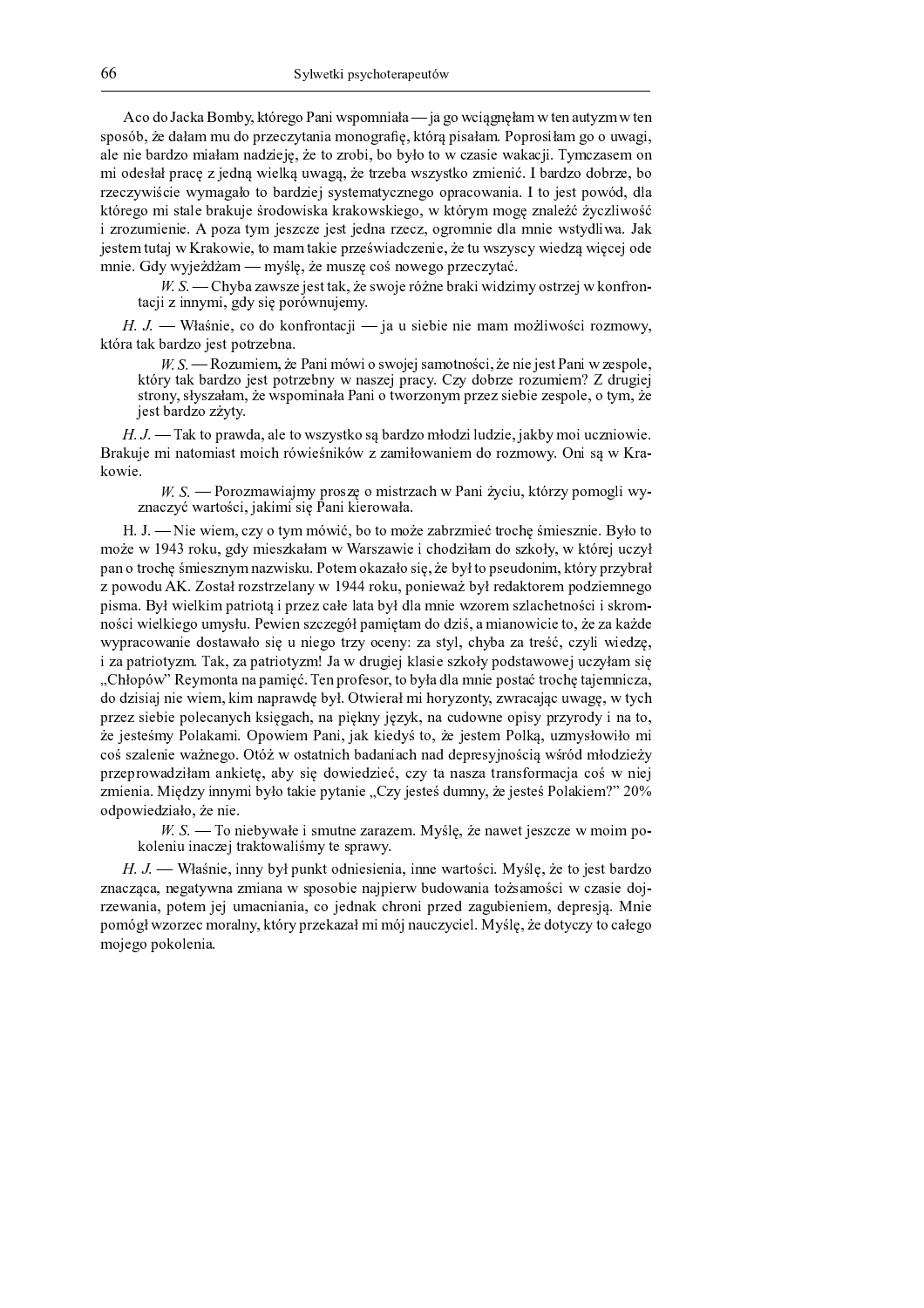. A B A B A B A C D E F G H I J K L M N O F G N O F G N J M N P H R H T F E M J H R H T F E M J H R H T F E M

When the contract of the contract of the contract of the contract of the neutral contract of the  $\mathcal{A}$  distribution of the  $\mathcal{A}$  distribution of the  $\mathcal{A}$  distribution of the  $\mathcal{A}$  distribution of the  $\mathcal{A}$  $\dot{\hspace{1cm}}$  , and a f i d a f i d a f i d a E  $\dot{\hspace{1cm}}$  f i  $\dot{\hspace{1cm}}$  i  $\dot{\hspace{1cm}}$  f  $\dot{\hspace{1cm}}$  i  $\dot{\hspace{1cm}}$  i  $\dot{\hspace{1cm}}$  i  $\dot{\hspace{1cm}}$  i  $\dot{\hspace{1cm}}$  i  $\dot{\hspace{1cm}}$  i  $\dot{\hspace{1cm}}$  i  $\dot{\hspace{1cm}}$  i  $\dot{\hspace{1cm}}$  i  $\dot{\hs$ E <sup>a</sup> <sup>H</sup> <sup>T</sup> <sup>N</sup> <sup>J</sup> <sup>M</sup> <sup>N</sup> <sup>L</sup> <sup>g</sup> <sup>Q</sup> <sup>J</sup> [ ` <sup>N</sup> <sup>G</sup> <sup>L</sup> <sup>R</sup> <sup>N</sup> ] ^ <sup>H</sup> <sup>R</sup> <sup>h</sup> <sup>L</sup> <sup>h</sup> <sup>J</sup> <sup>S</sup> <sup>E</sup> <sup>M</sup> <sup>U</sup> <sup>G</sup> <sup>H</sup> <sup>h</sup> <sup>F</sup> <sup>O</sup> <sup>L</sup> <sup>S</sup> <sup>Q</sup> ] <sup>k</sup> <sup>K</sup> <sup>L</sup> <sup>G</sup> <sup>N</sup> ] <sup>h</sup> <sup>L</sup> <sup>G</sup> <sup>g</sup> <sup>f</sup> <sup>N</sup> <sup>J</sup> ^ <sup>F</sup> [ ^ <sup>L</sup> <sup>j</sup> <sup>G</sup> <sup>N</sup> <sup>Z</sup> <sup>J</sup> <sup>O</sup> <sup>N</sup> <sup>J</sup> <sup>M</sup> <sup>G</sup> <sup>L</sup> <sup>h</sup> <sup>J</sup> <sup>a</sup> <sup>N</sup> <sup>L</sup> <sup>j</sup> <sup>g</sup>  $\mathcal{L}$  is a constant of the distribution of the distribution of the distribution of the distribution of the distribution of the distribution of the distribution of the distribution of the distribution of the distributio m <sup>p</sup> ` <sup>J</sup> <sup>I</sup> <sup>Z</sup> <sup>a</sup> <sup>H</sup> <sup>b</sup> <sup>J</sup> <sup>R</sup> <sup>H</sup> <sup>a</sup> <sup>E</sup> <sup>J</sup> <sup>h</sup> <sup>H</sup> <sup>Q</sup> <sup>J</sup> <sup>R</sup> <sup>h</sup> <sup>Z</sup> <sup>H</sup> <sup>M</sup> <sup>N</sup> <sup>J</sup> <sup>G</sup> <sup>N</sup> <sup>J</sup> <sup>S</sup> <sup>f</sup> <sup>d</sup> <sup>q</sup> <sup>o</sup> <sup>k</sup> <sup>p</sup> <sup>H</sup> <sup>M</sup> <sup>M</sup> <sup>L</sup> <sup>h</sup> <sup>H</sup> <sup>l</sup> <sup>m</sup> <sup>r</sup> <sup>N</sup> <sup>J</sup> <sup>R</sup> <sup>E</sup> <sup>f</sup> <sup>H</sup> ^ <sup>E</sup> <sup>N</sup> <sup>k</sup> <sup>c</sup> <sup>H</sup> <sup>R</sup> <sup>N</sup> ] <sup>Z</sup> <sup>L</sup> <sup>M</sup> <sup>N</sup> <sup>Z</sup> <sup>a</sup> <sup>E</sup> <sup>F</sup> <sup>H</sup> <sup>f</sup> <sup>L</sup> <sup>E</sup> <sup>Q</sup> <sup>N</sup> M L d S E F  $\mathcal{L}$  and the S E L  $\mathcal{L}$  and  $\mathcal{L}$  and  $\mathcal{L}$  and  $\mathcal{L}$  and  $\mathcal{L}$  is f  $\mathcal{L}$  and  $\mathcal{L}$  and  $\mathcal{L}$  and  $\mathcal{L}$  and  $\mathcal{L}$  and  $\mathcal{L}$  and  $\mathcal{L}$  and  $\mathcal{L}$  and  $\mathcal{L}$  and  $\math$  $\mathcal{L} = \mathcal{L} = \mathcal{L} = \mathcal{L} = \mathcal{L} = \mathcal{L} = \mathcal{L} = \mathcal{L} = \mathcal{L} = \mathcal{L} = \mathcal{L} = \mathcal{L} = \mathcal{L} = \mathcal{L} = \mathcal{L} = \mathcal{L} = \mathcal{L} = \mathcal{L} = \mathcal{L} = \mathcal{L} = \mathcal{L} = \mathcal{L} = \mathcal{L} = \mathcal{L} = \mathcal{L} = \mathcal{L} = \mathcal{L} = \mathcal{L} = \mathcal{L} = \mathcal{L} = \mathcal{L} = \mathcal$  $\mathcal{L} = \mathcal{L} = \mathcal{L} = \mathcal{L} = \mathcal{L} = \mathcal{L} = \mathcal{L} = \mathcal{L} = \mathcal{L} = \mathcal{L} = \mathcal{L} = \mathcal{L} = \mathcal{L} = \mathcal{L} = \mathcal{L} = \mathcal{L} = \mathcal{L} = \mathcal{L} = \mathcal{L} = \mathcal{L} = \mathcal{L} = \mathcal{L} = \mathcal{L} = \mathcal{L} = \mathcal{L} = \mathcal{L} = \mathcal{L} = \mathcal{L} = \mathcal{L} = \mathcal{L} = \mathcal{L} = \mathcal$  $s$  and the contract indicate  $s$  and the f  $s$  -f  $s$  indicate  $s$  indicate  $s$  indicate  $s$  indicate  $s$  indicate  $s$  indicate  $s$  in  $s$  in  $s$  in  $s$  in  $s$  in  $s$  in  $s$  in  $s$  in  $s$  in  $s$  in  $s$  in  $s$  in  $s$  in

e <sup>N</sup> ` <sup>N</sup> <sup>f</sup> <sup>N</sup> <sup>J</sup> <sup>O</sup> <sup>N</sup> <sup>S</sup> <sup>E</sup> <sup>L</sup> <sup>T</sup> <sup>F</sup> <sup>j</sup> <sup>L</sup> <sup>M</sup> <sup>L</sup> <sup>H</sup> <sup>O</sup> <sup>J</sup> <sup>S</sup> <sup>E</sup> <sup>L</sup> <sup>R</sup> <sup>F</sup> <sup>M</sup> <sup>H</sup> <sup>O</sup> <sup>H</sup> <sup>S</sup> <sup>E</sup> <sup>J</sup> <sup>R</sup> <sup>M</sup> <sup>L</sup> <sup>k</sup> <sup>v</sup> <sup>S</sup> <sup>E</sup> <sup>F</sup> <sup>Q</sup> <sup>J</sup> ^ <sup>M</sup> <sup>L</sup> <sup>f</sup> <sup>M</sup> <sup>N</sup> <sup>J</sup> <sup>E</sup> <sup>L</sup> <sup>M</sup> <sup>L</sup> ^ <sup>h</sup> <sup>H</sup> <sup>Q</sup> <sup>J</sup> ^ <sup>M</sup> <sup>H</sup> <sup>R</sup> <sup>h</sup> <sup>a</sup> <sup>H</sup> <sup>M</sup> <sup>M</sup> <sup>L</sup> <sup>V</sup>  $\mathcal{L}$  j and a set of the H  $\mathcal{L}$  and  $\mathcal{L}$  f  $\mathcal{L}$  f  $\mathcal{L}$  is the  $\mathcal{L}$  f  $\mathcal{L}$  f  $\mathcal{L}$  f  $\mathcal{L}$  f  $\mathcal{L}$  f  $\mathcal{L}$  f  $\mathcal{L}$  f  $\mathcal{L}$  f  $\mathcal{L}$  f  $\mathcal{L}$  f  $\mathcal{L}$  f  $\mathcal{L}$  f  $\mathcal{L}$ 

 $\mathcal{L} = \mathcal{L} = \mathcal{L} = \mathcal{L} = \mathcal{L} = \mathcal{L} = \mathcal{L} = \mathcal{L} = \mathcal{L} = \mathcal{L} = \mathcal{L} = \mathcal{L} = \mathcal{L} = \mathcal{L} = \mathcal{L} = \mathcal{L} = \mathcal{L} = \mathcal{L} = \mathcal{L} = \mathcal{L} = \mathcal{L} = \mathcal{L} = \mathcal{L} = \mathcal{L} = \mathcal{L} = \mathcal{L} = \mathcal{L} = \mathcal{L} = \mathcal{L} = \mathcal{L} = \mathcal{L} = \mathcal$ f h A M h L f h A H A H A H A H A H T A i I A i A i I A i I d O L f A i M J A i M N f N f N f N f N f N M d Q U  $\mathcal{L} = \mathcal{L} = \mathcal{L} = \mathcal{L} = \mathcal{L} = \mathcal{L} = \mathcal{L} = \mathcal{L} = \mathcal{L} = \mathcal{L} = \mathcal{L} = \mathcal{L} = \mathcal{L} = \mathcal{L} = \mathcal{L} = \mathcal{L} = \mathcal{L} = \mathcal{L} = \mathcal{L} = \mathcal{L} = \mathcal{L} = \mathcal{L} = \mathcal{L} = \mathcal{L} = \mathcal{L} = \mathcal{L} = \mathcal{L} = \mathcal{L} = \mathcal{L} = \mathcal{L} = \mathcal{L} = \mathcal$ a H E H E J R E j F k E j F k E j F k E

The matrix  $T$  is a constant of the matrix  $T$  in the matrix  $T$  and  $T$  and  $T$  are not in the  $T$  and  $T$  and  $T$  and  $T$  are  $T$  and  $T$  and  $T$  are  $T$  and  $T$  and  $T$  and  $T$  are  $T$  and  $T$  and  $T$  and  $T$  and  $T$  a

. A B A B A B A C p A B A C P A C P A C P A L R N 3 N J O R N 3 N J O R H F N S Z H N S Z H N 2 H Z H N P H N

H. J. — Wtedy nie biorę się za terapię, ale to jest rzadka sytuacja, w większości udaj mi sie to. Pacienci młodzieżowi, niekiedy zbuntowani, czasem utrudniają kontakt. Mija h <sup>H</sup> <sup>O</sup> <sup>h</sup> <sup>J</sup> ^ <sup>F</sup> <sup>g</sup> \ ^ <sup>F</sup> <sup>R</sup> <sup>N</sup> ] <sup>Z</sup> <sup>a</sup> <sup>E</sup> <sup>J</sup> <sup>f</sup> <sup>H</sup> <sup>M</sup> <sup>L</sup> <sup>Q</sup> <sup>U</sup> <sup>g</sup> <sup>I</sup> <sup>J</sup> <sup>Q</sup> <sup>L</sup> <sup>N</sup> <sup>G</sup> <sup>M</sup> <sup>L</sup> <sup>Z</sup> <sup>a</sup> <sup>L</sup> <sup>O</sup> ^ ] <sup>S</sup> \_ <sup>S</sup> ] <sup>Z</sup> <sup>H</sup> <sup>G</sup> <sup>i</sup> <sup>S</sup> <sup>k</sup> <sup>c</sup> <sup>H</sup> <sup>Q</sup> <sup>J</sup> <sup>R</sup> <sup>h</sup> <sup>f</sup> ` <sup>d</sup> <sup>S</sup> <sup>E</sup> <sup>H</sup> <sup>O</sup> <sup>J</sup> <sup>k</sup> <sup>s</sup> <sup>h</sup> <sup>J</sup> ^ <sup>F</sup> S E D f H M H L f G M h L f S N J A J A G M H L f H M H L f H M H L f H M H H M H H H H H H F H M H H M H H H N <sup>d</sup> ^ <sup>L</sup> <sup>M</sup> <sup>J</sup> <sup>Q</sup> <sup>h</sup> <sup>J</sup> <sup>a</sup> <sup>L</sup> <sup>Z</sup> <sup>N</sup> <sup>N</sup> <sup>k</sup>

małe dzieci, młodzież, ich rodzice — to daje to inspirację do wciąż nowych L  $\overline{\phantom{a}}$  , and a construction of the construction of the matrix  $\overline{\phantom{a}}$  and  $\overline{\phantom{a}}$  and  $\overline{\phantom{a}}$  and  $\overline{\phantom{a}}$  and  $\overline{\phantom{a}}$  and  $\overline{\phantom{a}}$  and  $\overline{\phantom{a}}$  and  $\overline{\phantom{a}}$  and  $\overline{\phantom{a}}$  and  $\overline{\phantom{$ 

 $\sim$  k  $\sim$  E L  $\sim$  E L  $\sim$  E H  $\sim$  E  $\sim$  H  $\sim$  H  $\sim$  H  $\sim$  H  $\sim$  H  $\sim$  H  $\sim$  H  $\sim$  H  $\sim$  H  $\sim$  H  $\sim$  H  $\sim$  H  $\sim$  H  $\sim$  H  $\sim$  H  $\sim$  H  $\sim$  H  $\sim$  H  $\sim$  H  $\sim$  H  $\sim$  H  $\sim$  H  $\sim$  H  $\sim$  H  $\sim$  H  $\sim$  a O N G j H O F Z R F S L k c H M N O F G d R E L G d R E L G U S N U S N L M L O N L M N J H M N J H G G G G S <sup>E</sup> <sup>J</sup> \ <sup>H</sup> <sup>h</sup> <sup>J</sup> <sup>E</sup> <sup>G</sup> <sup>N</sup> <sup>L</sup> <sup>M</sup> <sup>F</sup> <sup>Z</sup> <sup>a</sup> <sup>H</sup> <sup>O</sup> <sup>L</sup> ^ <sup>E</sup> <sup>U</sup> <sup>N</sup> <sup>R</sup> <sup>f</sup> <sup>U</sup> ^ <sup>R</sup> <sup>N</sup> ] <sup>T</sup> <sup>N</sup> <sup>H</sup> <sup>a</sup> <sup>U</sup> <sup>g</sup> <sup>E</sup> <sup>L</sup> <sup>R</sup> <sup>h</sup> <sup>L</sup> <sup>M</sup> <sup>L</sup> <sup>O</sup> <sup>N</sup> <sup>L</sup> <sup>M</sup> <sup>N</sup> <sup>J</sup> <sup>R</sup> <sup>N</sup> ] <sup>M</sup> <sup>L</sup> ^ <sup>N</sup> <sup>S</sup> \_ <sup>O</sup> <sup>L</sup> <sup>a</sup> <sup>h</sup> <sup>H</sup> [ <sup>S</sup> <sup>N</sup> <sup>L</sup> <sup>G</sup> <sup>N</sup> <sup>g</sup> <sup>f</sup> <sup>h</sup> <sup>i</sup> {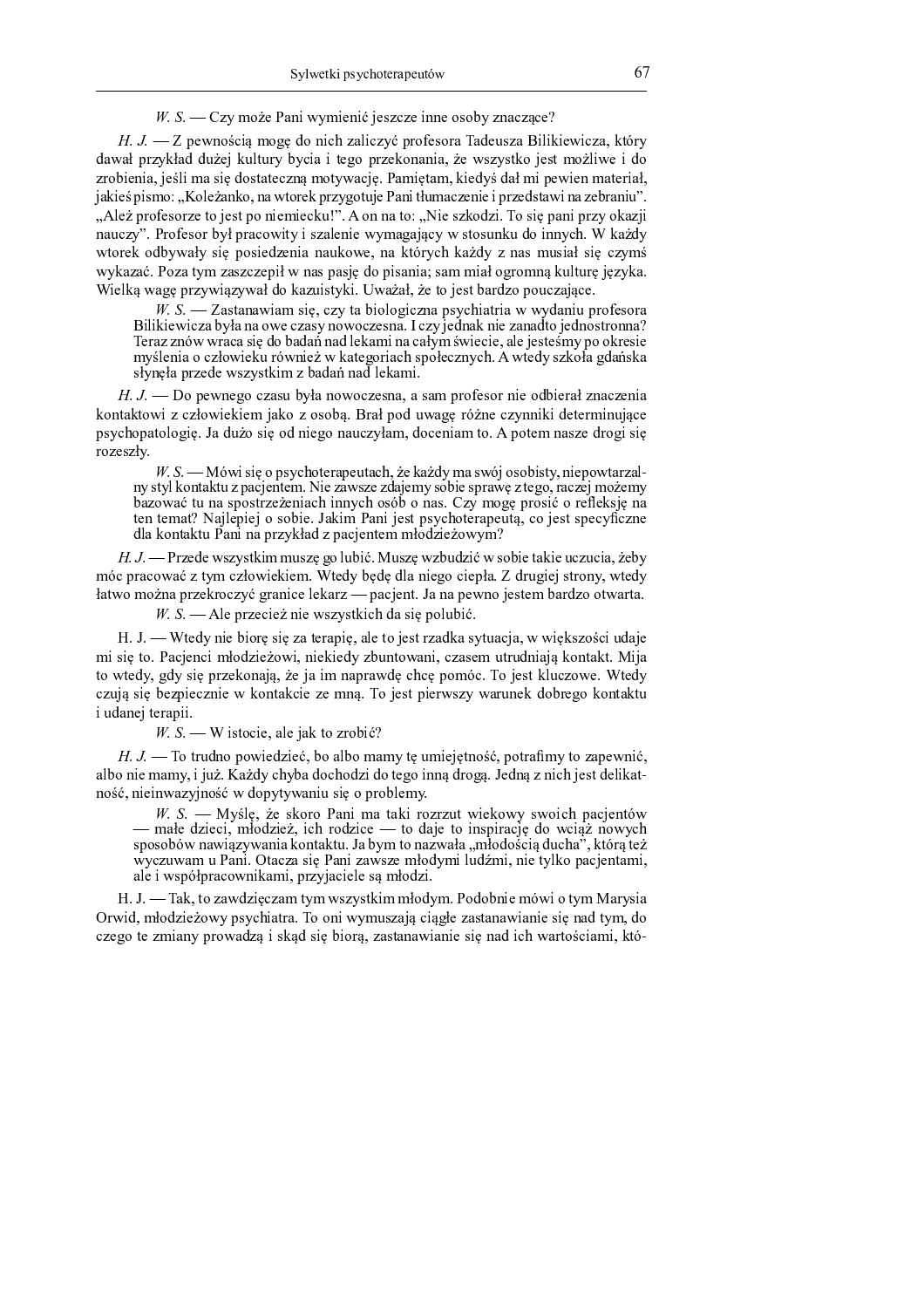rymi sie kierują. Czy Pani wie, jakie wartości decydują o przynależności czy akceptacji w grupie rówieśniczej? W badaniach okazało się, że siła fizyczna i dobra materialne. Tak odpowiedziała ankietowana młodzież. I to zarówno grupa wyróżniona jako depresyjna, jak i ta niedepresyjna.

Muszę powiedzieć, że ponieważ więcej pracowałam z dziećmi, to bardzo lubię właśnie z nimi pracować. Jest dla mnie naturalne, że gdy przychodzi do mnie dziecko, czasem małe — siadam i bawię się z nim zabawkami, które mam zgromadzone w tym celu, nie muszę się do tego zmuszać. W ten sposób łatwiej mi nawiązać z nim kontakt.

 $W.S.$  — Jeżeli jest tak, jak Pani powiedziała, że podejmuje się Pani terapii tylko tych, których jest w stanie polubić, to właśnie dzieci są "pewnymi" obiektami do polubienia. Jeszcze nie widać w nich tych cech, które nas odstręczają.

H. J. - Jeszcze więcej powiem - ja bardzo potrzebuję tego, by ludzie mnie lubili, a dzieci to dają. Odwzajemniają zainteresowanie i sympatię.

W. S. - Jeżeli to udaje się pokazać opiekunom i rodzicom tych Pani pacjentów, jak ważna dla człowieka dorosłego może być sympatia dziecka, jak trzeba sobie na nia zapracować — to jest to na pewno silnie modelujące.

H. J. - Rzeczywiście. Z drugiej strony może wzbudzać zazdrość - szczególnie w matkach. I potem trzeba to rozładować. Ja to robię, nawet trudno mi opisać w jaki sposób. Po prostu rozmawiam z nimi. Często zapraszam taką matkę do zabawy — chcę, żeby mi pokazała, w jaki sposób najbardziej lubi bawić się z dzieckiem. Ja stanowie widownie, troche, jak w teatrze.

W. S. - Rozumiem, że Pani docenia psychologię, pracuje z psychologami, walczy Pani o to, aby byli doceniani. Co jeszcze poza psychiatrią i psychologią Panią pasjonuje? Co jeszcze buduje Pani osobowość?

H. J. - Mam bardzo wiele zainteresowań, ale, niestety, mało czasu, aby te dziedziny zgłębiać. Ogromnie kocham poezje. Kiedyś przed pójściem do pracy znalazłam wiersz i przeczytałam go mężowi. Potem podzieliłam się tym z kolegami w pracy, a oni bardzo się zdziwili, że czytam poezję. Książki w ogóle to moja wielka pasja. Uważam zresztą, że pracując naukowo trzeba czytać książki, nawet nie związane ściśle z nauka. Kolejna moja miłość to muzyka, która działa na mnie kojąco. Staram się też chodzić na wystawy malarstwa, którego nigdy nie będę znawcą, ale zawsze entuzjastą. No i przyroda, wszystkie zwierzęta, nie tylko te domowe. Mój pies nazywany jest psem terapeutycznym — dlatego że kocha dzieci. Czasem do pracy przychodzę z moją psiną, która ma na imię Sunia. Moja córka, która jest psychologiem, uważa, że Sunia powinna dostawać honorarium za to, że ją wykorzystuję terapeutycznie.

W. S. — Córka również idzie w kierunku klinicznym, czy uległa modzie i zajmuje się reklamą?

 $H, J.$  - Nie, od początku jest to psychologia kliniczna. W poradni na Srebrzysku prowadziła grupy terapeutyczne. Ostatnio przeszła na oddział.

 $W.S.$  W tym poszukiwaniu córki jest coś podobnego do Pani szukania sobie miejsca w swoim zawodzie, gdy była pani w jej wieku?

 $H, J$ . Może tak, chociaż dzisiaj młodzi dorośli mają trochę inne problemy. Ja zresztą je śledzę i staram się rozumieć, i doceniać ich wysiłek. Muszę Pani powiedzieć, że moje studentki piszą tak piękne prace magisterskie, że właściwie są one na poziomie prac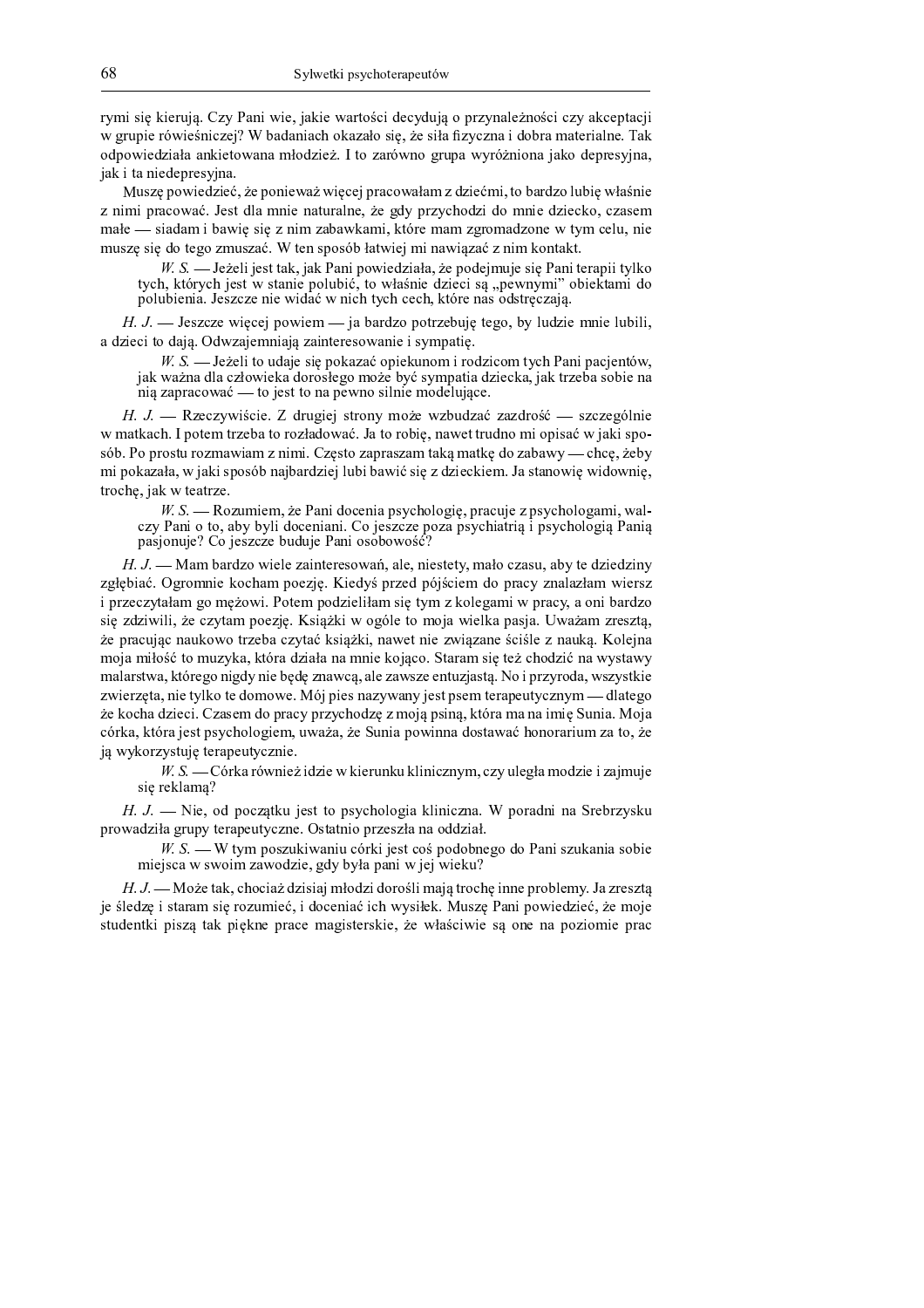doktorskich. Również ich tematyka jest ciekawa, np. taka jak anoreksia i bulimia albo wiele prac związanych z kliniką położniczą, a wśród nich badania dzieci z tak zwanych nieprawidłowych porodów.

 $W, S, \longrightarrow R$ ozumiem, że prowadzenie prac magisterskich i programów naukowych. nad którymi pracują młodzi, jest kolejną Pani przyjemnością?

 $H. J.$  - Tak! Ja to kocham. Wymyśliłam własną formułę prowadzenia seminariów magisterskich. Polega ona na tym, że odbywają się one w mniej formalnych warunkach, a mianowicie u mnie w domu. Ja przygotowuję herbatę, czasem grzanki, studenci przynoszą herbatniki. Dyskutujemy o wszystkim, można bez obawy wypowiadać swoje poglądy. Nikt się nie spieszy. Szukamy razem w mojej bibliotece literatury na temat, który nas ciekawi. Wtedy powstają najlepsze, najciekawsze pomysły. A poza tym jest to cudowne spotkanie!

W. S. — Czyli znowu oparte jest to na zapewnieniu im przez Panią poczucia bezpieczeństwa, na tym, co jest dla Pani najważniejsze w relacji z drugim człowiekiem. I na wzajemnej sympatii.

 $H, J$  — Tak, chodzi o to, żeby ci studenci czuli się akceptowani, doceniani. Wtedy wymyślają ciekawe rzeczy, swoje własne. A mnie ta formuła po prostu sprawia przyjemność. Oni też to lubią i często jeszcze po latach utrzymujemy kontakty, uczestniczę w ważnych momentach ich zveia, jak na przykład ślub.

 $W. S.$  - Zastanawiam się nad ostatnim pytaniem. Przychodzi mi taka refleksja, że rzadko się ma do czynienia z osoba, która, tak jak Pani, nie skarży się na ciężar swojej pracy i trudnego — przez wszystkie zmiany — losu. Wiem, że Pani miała bardzo trudną drogę kariery uczelnianej. Rolą psychoterapeuty jest kontenerować wszystkie krzywdy, cierpienia. A jednak pozostała Pani osoba pogodna, otwarta, niesłychanie tolerancyjna. Jak się to robi? Co można powiedzieć tym młodym. o których Pani mówi tak dużo i z taką miłością?

 $H, J.$  Tak, w moim życiu bywało trudno. I to na wszystkich etapach. Musiałam przełamywać bariery. Gdy dawano mnie, psychiatrze, wykłady na psychologii, nie obyło się bez wątpliwości. Możliwe, że jest tak, że gdy człowiek coś z trudem zdobywa, lepiej to docenia i co więcej — to jest cenniejsze. Pozostaje wtedy skromniejszy i jest bardziej sobą. Bo gdy się ma wszystko od początku i bez trudu, to, co to za sztuka? Ja kilka razy zaczynałam od początku, musiałam się odbijać. I udawało się, chociaż nie było łatwo. Wie Pani — ja myślę, że udaje się wtedy, gdy człowiek pokocha swój zawód. Mnie się to udało. To jest wielkie szczęście, gdy człowiek cieszy się tym, że może pracować, przydawać się innym. A pracować z ludźmi to dla mnie znaczy odkrywać coraz to nowe sprawy. sięgać coraz głębiej. Wtedy też poznaje się siebie. Ale przede wszystkim, żeby uprawiać ten zawód trzeba kochać ludzi.

W. S. — Aż się boję zapytać: jak to zrobić? Może to jest dar dany nam, coś takiego jak łaska?

 $H, J.$  - Nie wiem, ale można to porównać do zasobów, które się ma w sobie nagromadzone przez życie. Muszę przyznać, że mam chyba jeszcze dużo dobrych uczuć w sobie, którymi obdarowuje ludzi. Dla przyjąciół na przykład jestem bezgranicznie oddana. wybaczam rozmaite krzywdy. Ale jednak jest jakaś granica wytrzymałości: przychodzi taki moment, kiedy cofam serce i już nie ma powrotu. Astrologowie powiedzieliby, że